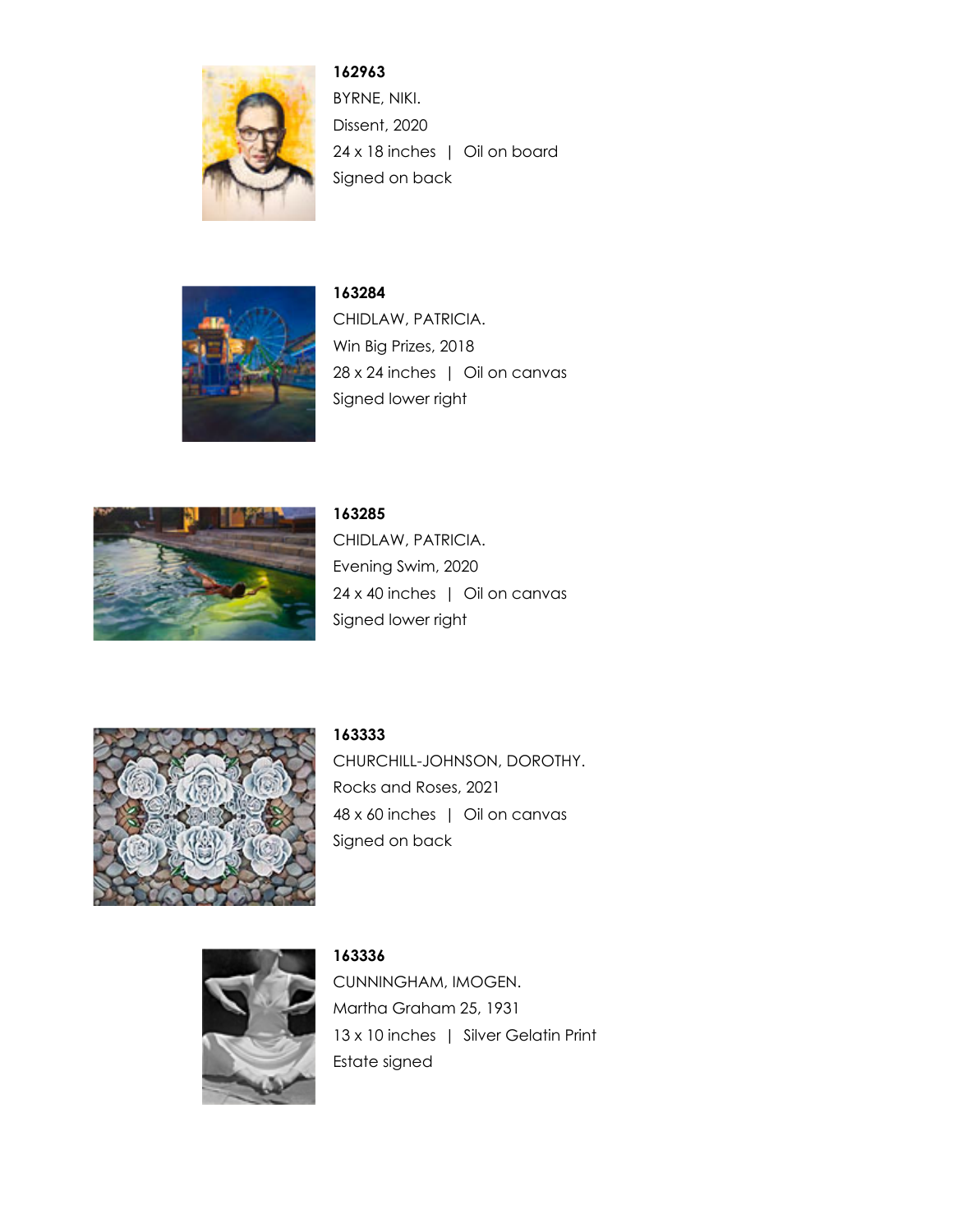

**163337** CUNNINGHAM, IMOGEN. Beth Van Hoesen 2, 13 x 10 inches | Silver Gelatin Print Estate signed



**163243**

ERLEBACHER, MARTHA MAYER. Still Life with Cut Cantaloupe, 1990 28 x 36 inches | Oil on canvas Signed lower right



## **163329**

HALL, DJ. Mwah, 2016 20 x 16 inches | Oil on canvas Signed



**163338**

KHARE, ADONNA. Bee and Flower, 2021 8 x 6 inches | Pencil on paper Signed



**163363** KHARE, ADONNA. Radiant Bear, 2021 8 x 8 inches | Pencil on paper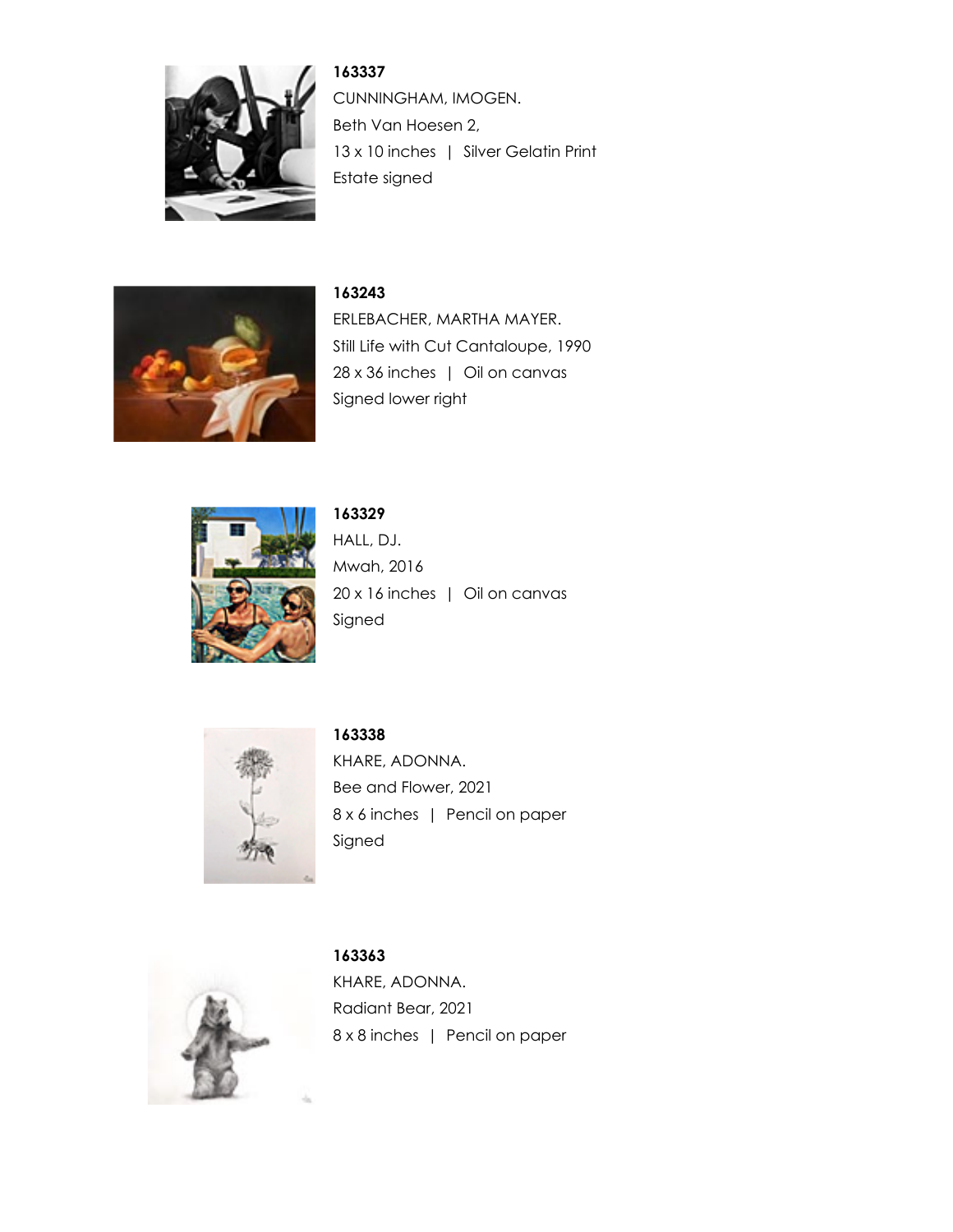

**163339**

KHARE, ADONNA. Get Well Soon, 2021 8 x 7 inches | Pencil on paper Signed lower right



## **163325**

KLEIN, MARY-AUSTIN. Mojave Freight - Pisgah Crater, 2016 12 x 36 inches | Oil on duralar Signed lower right



## **163326**

KRIFKA, LAURA. Purple Haze, 2015 24 x 21 inches | Oil on panel Signed



## **163335** LAMB, SARAH. Meyer Lemons,

20 x 14 inches | Oil on canvas Signed on back



**163169** MARSHALL, JORDAN. In This Garden, 2020 10 x 10 inches | Oil on panel Signed on back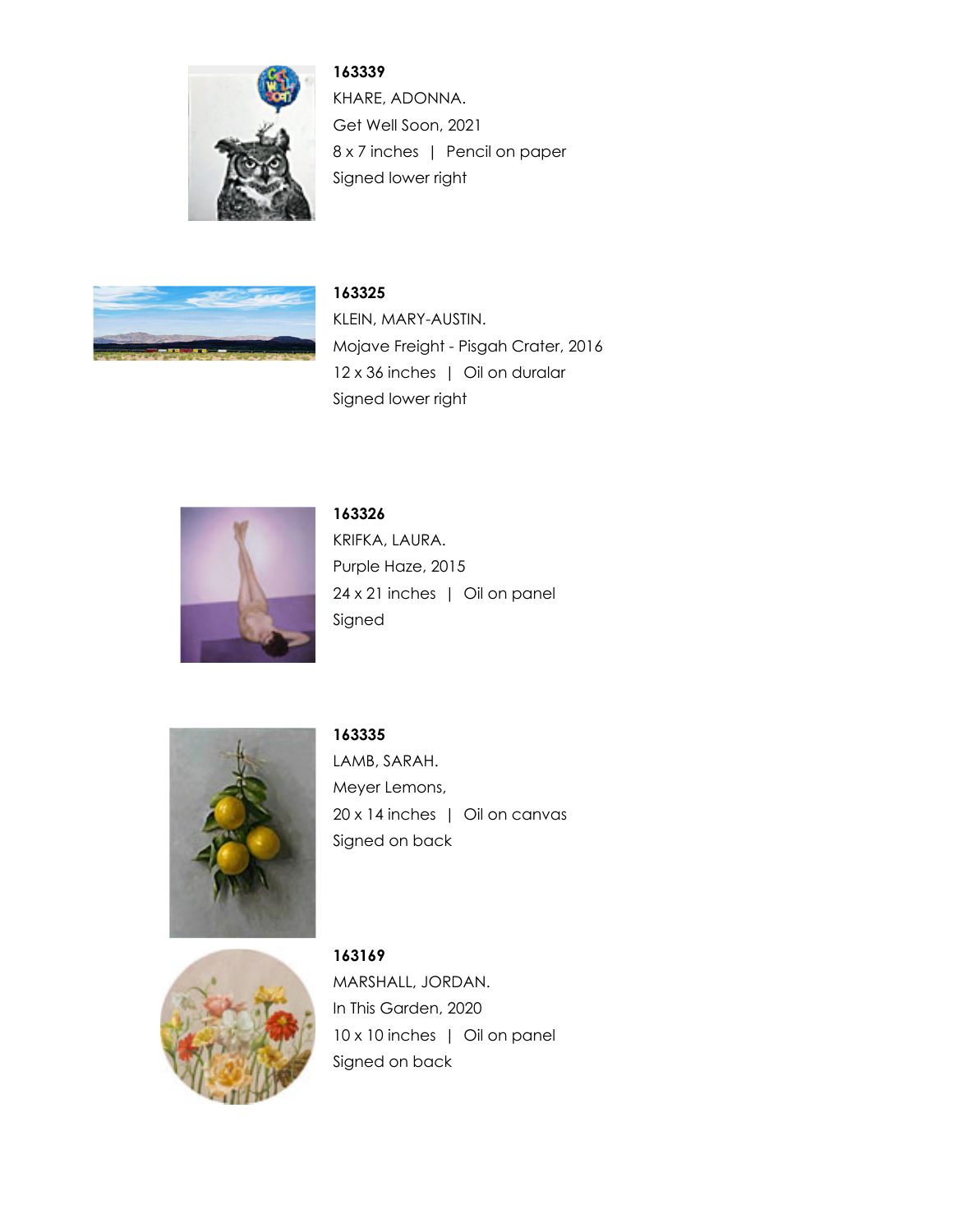

**163334** MARSHALL, JORDAN. Awakening, 2021 13.5 x 13.5 inches | Oil on panel Signed on back



**163331** MCDONNELL, SUSAN. Polar Squirrel, 2021 11 x 14 inches | Oil on panel Signed on back



**163332** MCDONNELL, SUSAN. Two Marsh Hares, 2021 16 x 20 inches | Oil on panel Signed on back



**163187** SAVAGE, SUSAN. Legacy, 2020 12 x 12 inches | Oil on panel Signed lower right



**163327** SIGLER, LESLIE LEWIS. The Forebearers, 2020 16 x 12 inches | Oil on panel Signed lower right